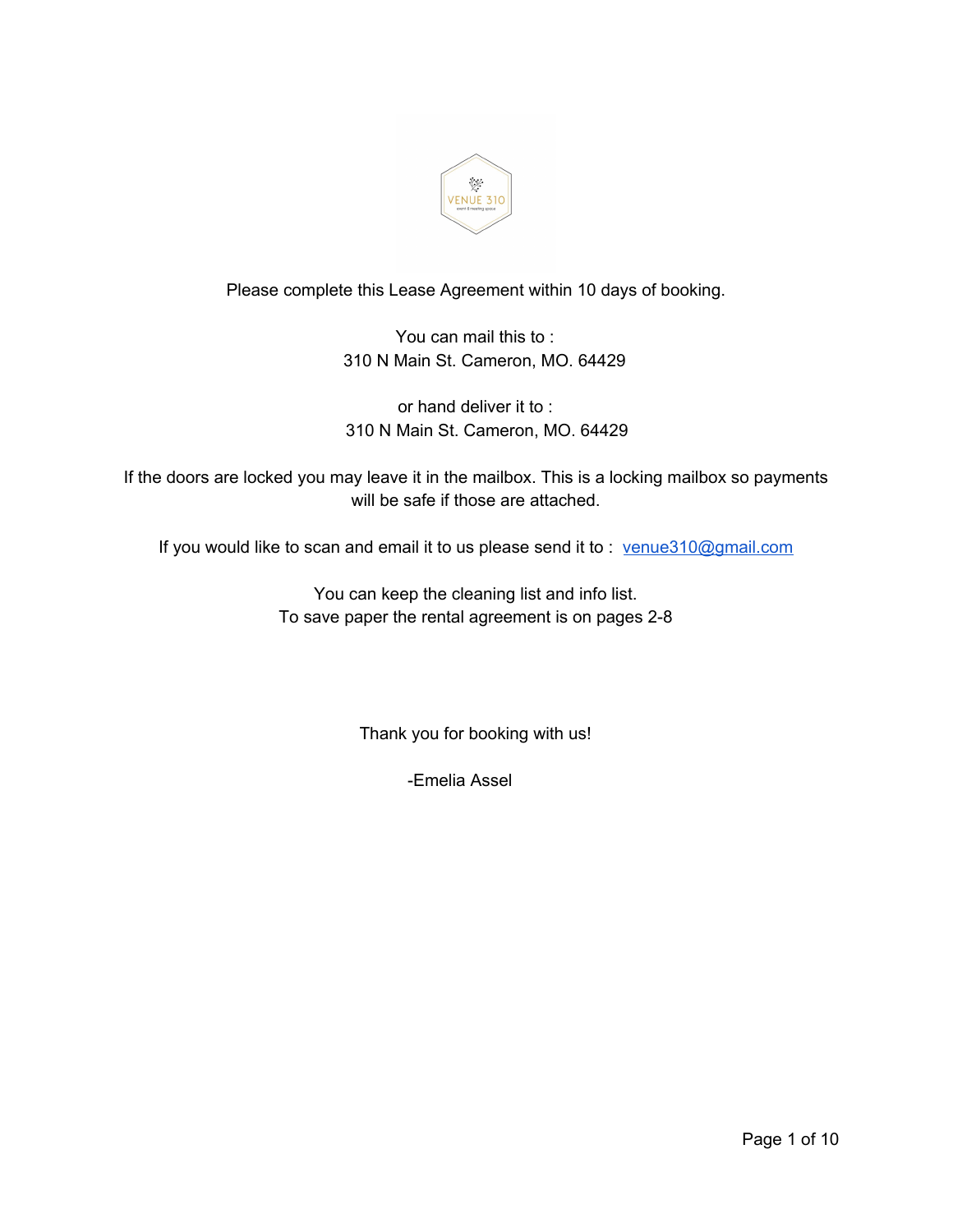

# Venue 310 LLC Lease Agreement

| This Lease is made and entered into by and between Venue 310 LLC, a Missouri Limited Liability             |          |
|------------------------------------------------------------------------------------------------------------|----------|
| Company, hereinafter referred to as "Lessor," and                                                          | (name of |
| lessee), hereinafter referred to as "Lessee."                                                              |          |
| Whereas, the Lessor owns a building located at 310 N. Main St., Cameron, MO 64429; and                     |          |
| Whereas, the Lessee is desirous of temporarily leasing that building for use as a special event venue, and |          |
| Lessor is willing to lease that property to Tenant for                                                     | (type of |
| event);                                                                                                    |          |

Now, Therefore, the parties agree as follows:

1. LEASED PREMISES: Lessor grants unto Lessee the right to use the following areas: parking lot, entryway, large entertainment space, decoration closet, decorations, bathrooms, hallway, kitchen and utensils not labeled for private use. This includes the grass yard area in the front of the building for pets, located at 310 N. Main St., Cameron, MO, 64429, herein referred to as "Leased Premises." Note: The Leased Premises does not include the fenced in yard (only the front grass area may be used for pets), rooms and property labeled "private, private use or off limits" as well as rooms marked Emelia Assel Photography, which are prohibited from use by Lessee.

| 2. TERM: Lessee shall enjoy the right of use of the Leased Premises, from                           | (time) |
|-----------------------------------------------------------------------------------------------------|--------|
| (time) on the $\frac{1}{1}$ / (date). Herein referred to as "Lease Term."<br>until                  |        |
| Lessee may have limited and non-exclusive access to Leased Premises for set up beginning on. Set up |        |
| and clean up must be done in the time frame listed above.                                           |        |

3. CONSIDERATION: Lessee shall pay the consideration for use of the Leased Premises according to the fee schedule set out below:

| Late Stay Fee (\$50 per hour, rounded to the nearest hour)\$ 50.00 |  |
|--------------------------------------------------------------------|--|

#### **Non-refundable Deposit:**

The Lessee shall pay the full rental fee to the Lessor at the time of booking. Additional charges are due the day of the event (Cleaning or Corkage Fee), unless the Lessee chooses to pay in advance via invoice or in person. Due to loss of opportunity the Rental Fee is not fully refundable. Half of the Rental Fee is designated as the Deposit which is non-refundable. If an event is canceled 30 days or more before the booked date, the Lessee will receive Half of the rental fee as a refund, the other half will be obtained by the Lessor. ( example: Half Day Rental Fee is \$140.00, If the event is canceled 30+ days before the event they will only receive \$70.00 back.) If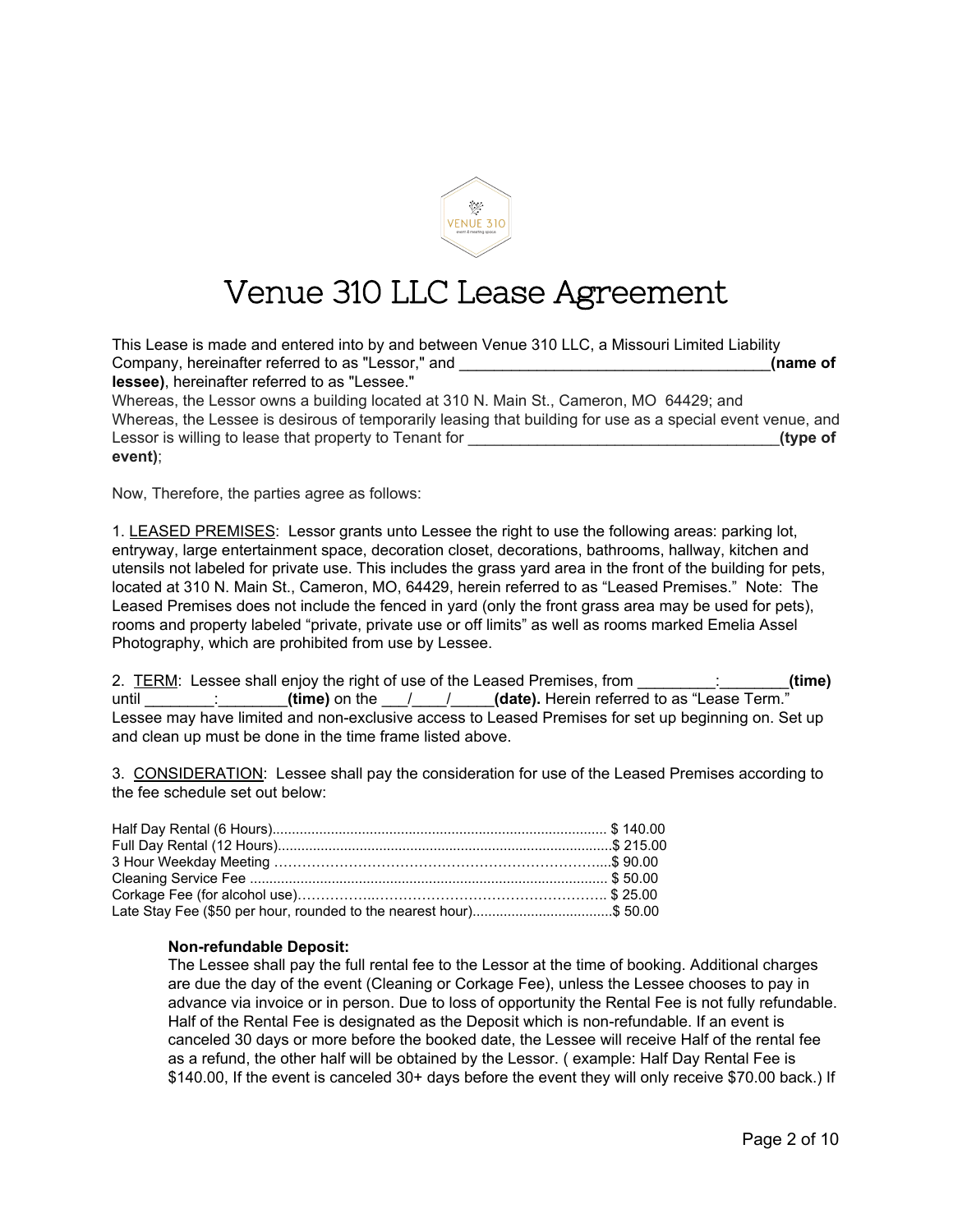the event is cancelled less than 30 days before the booked date there is no refund. All rental charges must be paid before Lessee takes possession for the event.

### **Cleaning Option:**

Lessor offers a cleaning service for \$50.00. If Lessee chooses this option they only have to remove all personal property, and no cleaning will be required. If Lessee chooses to clean the Leased Premises, there will be a cleaning list provided and all cleaning must be done on this list. Any failure of Lessee to clean according to Lessor's list will result in the assessment of the \$50.00 cleaning fee.

Please Initial which option applies: Lessee will clean according to the cleaning list. Lessee would like Lessor to clean, and \$50.00 will be added to my balance.

#### **Corkage Fee Option:**

A Corkage Fee of \$25 will be charged for events that will be bringing alcohol to the Leased Premises. If remnants of alcohol are found, the Lessee will be billed for this \$25 Corkage Fee.

Please Initial which option applies:

Lessee's event will not have alcohol.

Lessee's event will have alcohol and I understand there is a \$25 Corkage Fee that will be added to my balance.

#### **Late Stay Fee:**

If you or your guests are still in the building after the agreed lease times you will be billed \$50 for each hour you go over. The hours are rounded to the nearest hour.

Example: 20 Minutes Over = 1 Hour = \$50 Late Stay Fee 65 Minutes Over = 2 Hour = \$100 Late Stay Fee

Your event set up and clean up must be completed during your agreed lease time.

4. USE OF PREMISES: The Leased Premises shall be used only by Lessee and Lessee's guests for a celebration, meeting, dinner, reception or special event and for no other purposes without the prior consent of Lessor. The following special provisions are noted and agreed:

- a. Lessor shall provide keys and other items necessary for Lessee's access and use of the Leased Premises upon Lessee's final payment, or the day of the event. Before the event date the Lessor will contact the Lessee and set up a convenient time for both parties to meet to either exchange keys or unlock the property. This is typically the selected start time Lessee chose when booking.
- b. Within 24 hours of the Lease Term expiration, Lessee shall tender to Lessor the keys and other access control devices in his/her possession. Keys can be left in a lock box at the end of the event.
- c. Lessee shall remove at the conclusion of the event all personal property, approved equipment, supplies and other items that were brought onto the Leased Premises when Lessee took control of the premises.
- d. Lessor shall have access to the Leased Premises during the entire Lease Term. Lessor shall have the ultimate and final authority on use of the Leased Premises.
- e. Lessee will not injure, destruct, or deface or cause damage to the Leased Premises or any part thereof.
- f. The Lessee shall not make any alterations or additions to the leased premises, without first obtaining the written consent of the Lessor, which shall not be withheld unreasonably.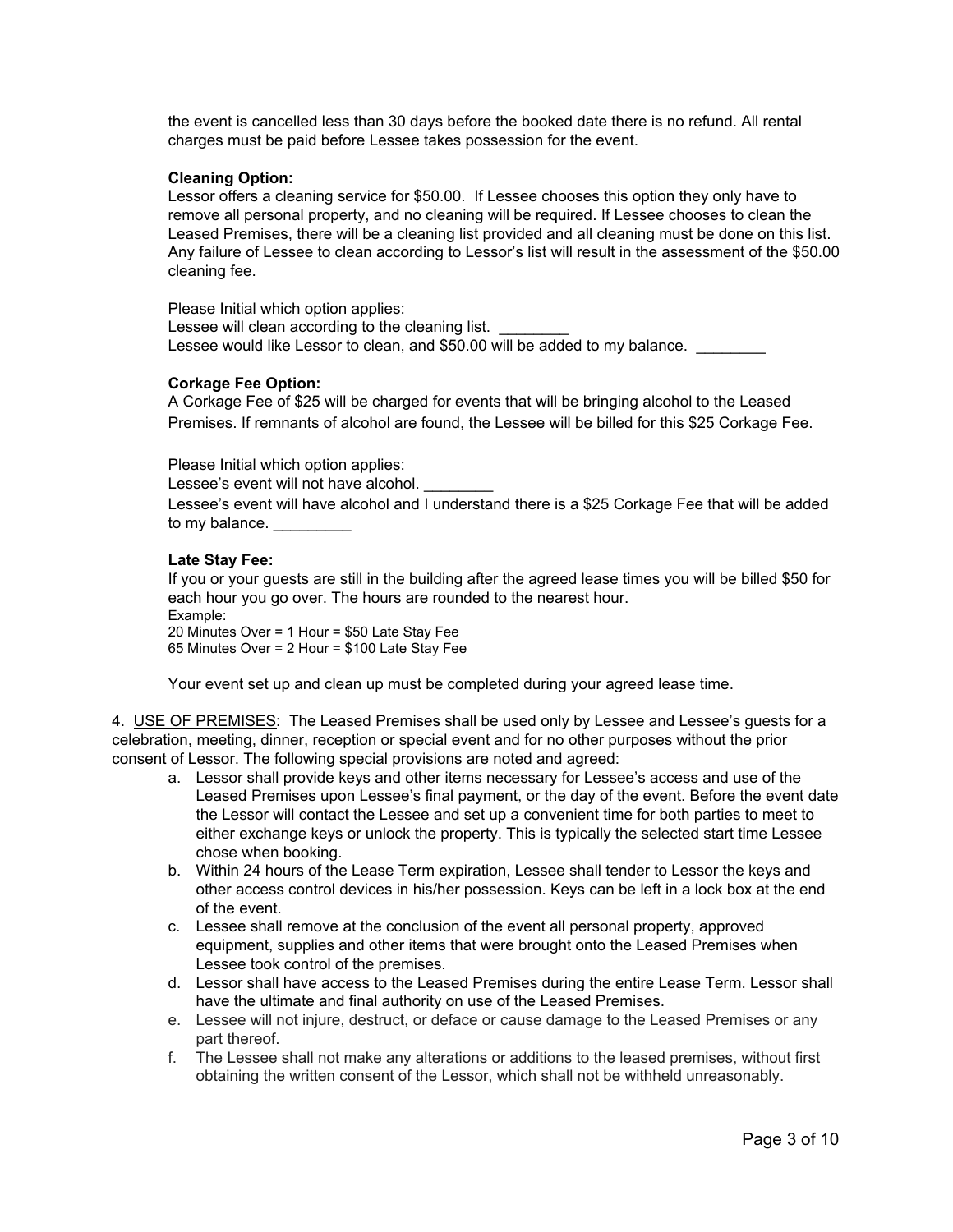- g. The Lessee shall not make, nor allow to be made any unlawful, improper or offensive use of the Leased Premises.
- h. That Lessee will not assign, sublet, or part with the possession of the whole or any part of the premises without first obtaining the written consent of the Lessor.
- i. The Lessor covenants that the Lessee shall peaceably hold and enjoy the Leased Premises.

5. CONDITION, REPAIR, MAINTENANCE, AND UPKEEP: Lessee acknowledges that it has made an inspection of the Leased Premises, finds the same suitable for its intended purpose, and accepts the Leased Premises in its present "AS-IS" condition. Lessor does not warrant that the Leased Premises are free of defects or any other hazards, and Lessee assumes the risk of same. Lessee shall be responsible for keeping the Leased Premises in a neat and orderly condition throughout the term of this Lease and to return the Leased Premises to Lessor clear of all trash and debris and in substantially the same condition as it received it, excepting only normal wear and tear. Lessee shall pay the cost of cleaning not handled by Lessee pursuant to Paragraph 3 herein. Lessee shall be responsible for payment of the cost of repairs of any damage to the Leased Premises, its fixtures, appliances or appurtenances, or to the building of which the Leased Premises form a part, caused by the intentional act(s) or negligence of Lessee, its guests, agents, or servants, or in any way arising out of Lessee's occupancy of the Leased Premises.

6. LIABILITY & INDEMNITY: To the fullest extent permitted by law, Lessor shall not be responsible for damages caused by any defects in the Leased Premises or the consequences thereof. Lessor shall not be liable for any damage to person or property sustained by Lessee or its employees, contractors, subcontractors, guests or invitees or any other person(s), and any such liability is assumed by Lessee. Lessee agrees to defend, indemnify, and hold harmless Lessor, and its members, directors, officers, employees, agents, successors, assigns and its related entities from any and all claims, causes of action and/or lawsuits, judgments, damages, (including consequential damages), penalties, fines, liabilities, losses, costs, and expenses of any kind or nature, which arise out of or are in any way related to Lessee's use of the Leased Premises, including but not limited to, any such claims, causes of action and/or lawsuits alleging bodily injury, personal injury, sexual misconduct, pain, mental anguish and/or death, and/or property loss or damage, arising from the negligence, intentional acts, fault or willful misconduct of Lessee, its employees, agents, invitees, visitors, or contracting parties, premises liability and/or defects in the Leased Premises, and/or Lessee's performance of and/or failure to perform its obligations under this Lease, and to pay reasonable attorneys' fees related thereto. **LESSEE ACKNOWLEDGES AND AGREES THAT IT IS AGREEING TO DEFEND, INDEMNIFY AND HOLD HARMLESS LESSOR FOR LESSEE'S OWN NEGLIGENCE OR FAULT, INCLUDING PROPERTY DEFECTS.**

7. ALCOHOL: NO ALCOHOL SALES PERMITTED. Lessor does not sell or serve alcoholic beverages. If alcoholic beverages are to be served at the function, the lessee hereby agrees that these shall not be served to anyone under the age of twenty-one. All alcohol must be removed from premises at the conclusion of the event. Lessee is required to sign a separate Alcohol and Release of Liability Form before Lessee will be allowed to take possession of the Leased Premises.

The Lessee hereby agrees to hold the Lessor harmless from any damages caused to or by any person who is a participant at the function in the event there is legal action arising from the use of the premises and/or the sale or furnishing of alcoholic beverages on said premises. The Lessee hereby agrees to indemnify the Lessor for any and all damages caused by or to any person participating at the function, whether such damage is caused by the use of alcohol or otherwise. The Lessee hereby agrees to pay for the defense of the Lessor in the event of any legal action arising as the result of the serving of alcoholic beverages and/or any other reason connected with the use of the Leased Premises.

8. SIGNS OR DECORATIONS: Lessee is obligated not to display in, on, or above the Leased Premises any sign or decoration, the nature of which, in the sole discretion of Lessor, is dangerous, unsightly, or detrimental to the Leased Premises or to Lessor. Lessee is obligated to promptly remove at or before the expiration of this Lease any and all signs placed in or upon any part of the Leased Premises and is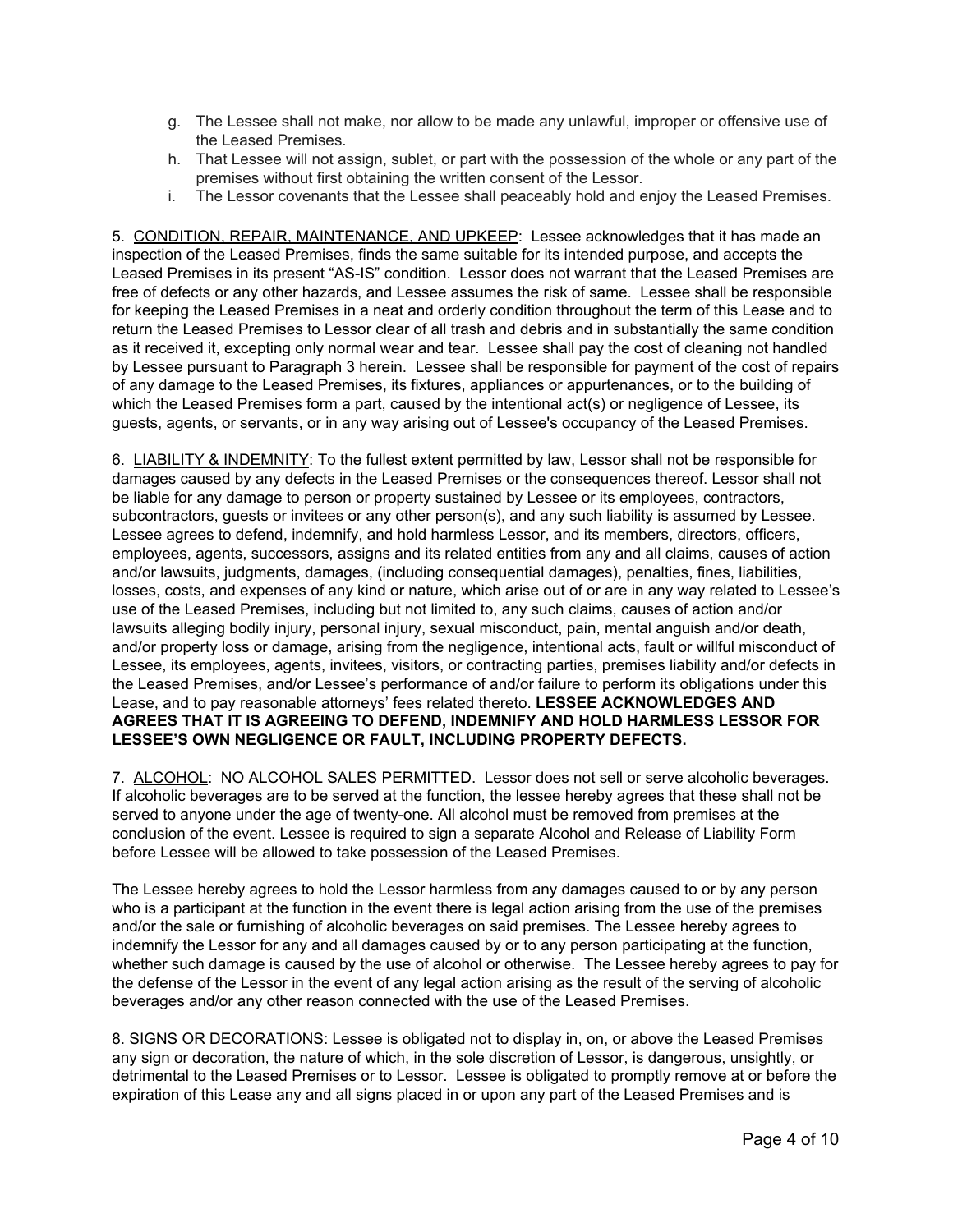obligated to pay the cost of said removal. No decorations may be fastened to doors or walls of the Leased Premises with nails, tacks, or other fasteners that can potentially leave behind marks or holes. No loose glitter, if glitter falls off of decorations easily then it cannot be used. If a cleaning fee is not paid and the Lessee has to do glitter removal after the rental a cleaning fee will be charged. Painters tape (FrogTape ™ or 3M ScotchBlue ™ ) and Command ™ brand products are permitted. No candles, sparklers, or fireworks are allowed on Leased Premises. Smoking is prohibited inside the Leased Premises, If Lessee has to clean up cigarette butts outside a cleaning fee Will be Charged.

9. TRASH: Lessee shall remove all trash or other debris from the Leased Premises at the conclusion of the event and place the bags in the designated location ( North facing side door near the kitchen). Trash cannot be placed outside or street side. Premises must be broom swept and cleaned according to the provided cleaning list at the conclusion of the event. Exception is if you purchased the Cleaning Service. Lessee shall be responsible for keeping the Leased Premises in a neat and orderly condition throughout the full term of this Lease and to return the Leased Premises to Lessor clear of all trash and debris and in substantially the same condition as it was received, excepting only normal decay, wear and tear. Lessee shall pay the cost of any janitorial service required for cleanup and trash removal not handled by Lessee pursuant to this Section. Lessee is to take recycling home.

10. SURRENDER OF PREMISES. At the expiration of this Lease, or its termination for other causes, Lessee is obligated to immediately surrender possession of the Leased Premises. Should Lessor allow or permit Lessee to remain in or upon the Leased Premises after the expiration or termination of this Lease, said action shall not be construed as a precondition of this Lease.

11. DEFAULT BY LESSEE: Should Lessee fail to comply with any of the terms, covenants, agreements or conditions contained in this Lease, Lessee shall be in default hereunder and Lessor shall have the right, at Lessor's option, to cancel this Lease effective immediately. The foregoing provision is without prejudice to any remedy which might otherwise be available under the laws of Missouri for breach of contract.

Should Lessor terminate this Lease as provided in this section, Lessor may re-enter said Leased Premises and remove all persons or personal property, without legal process, and all claims for damages by reason of such re-entry are expressly waived.

Lessor's failure to strictly and promptly enforce any of the terms of this Lease shall not operate as a waiver of Lessor's right. Lessor hereby expressly reserves the right to enforce the terms of this Lease or to cancel this Lease regardless of any indulgences or extensions previously granted.

12. ATTORNEY FEES. In the event Lessee defaults in the performance of any of the terms, covenants, agreements or conditions contained in this Lease and Lessor is required to bring any action at law or in equity against Lessee to enforce any terms of this Lease, Lessee agrees to pay reasonable attorney's fees incurred by Lessor.

13. DATE CHANGE: In the event of a date change the Renter may use the same deposit towards the new date as long as it is 30 days before the event date. Anything less than 30 days before the event date will be required to make a new booking and pay a new deposit. Cancellations do to weather or low guest attendance will not be refunded. Deposits are half of the rental fee.

## 14. OTHER PROVISIONS:

- a. The parties to this Lease understand and agree that the provisions herein shall, between them, have the effect of law, but in reference to matters not provided for herein, this Lease shall be governed by the laws of the State of Missouri.
- b. All the provisions contained herein shall be binding upon and shall inure to the benefit of the parties hereto, their heirs, executors, administrators, successors, assigns, affiliates, nominees and representatives.
- c. Failure of Lessor to require strict performance by Lessee of any of the covenants, provisions, or conditions of this Lease, on one or more occasions, shall not constitute a waiver by Lessor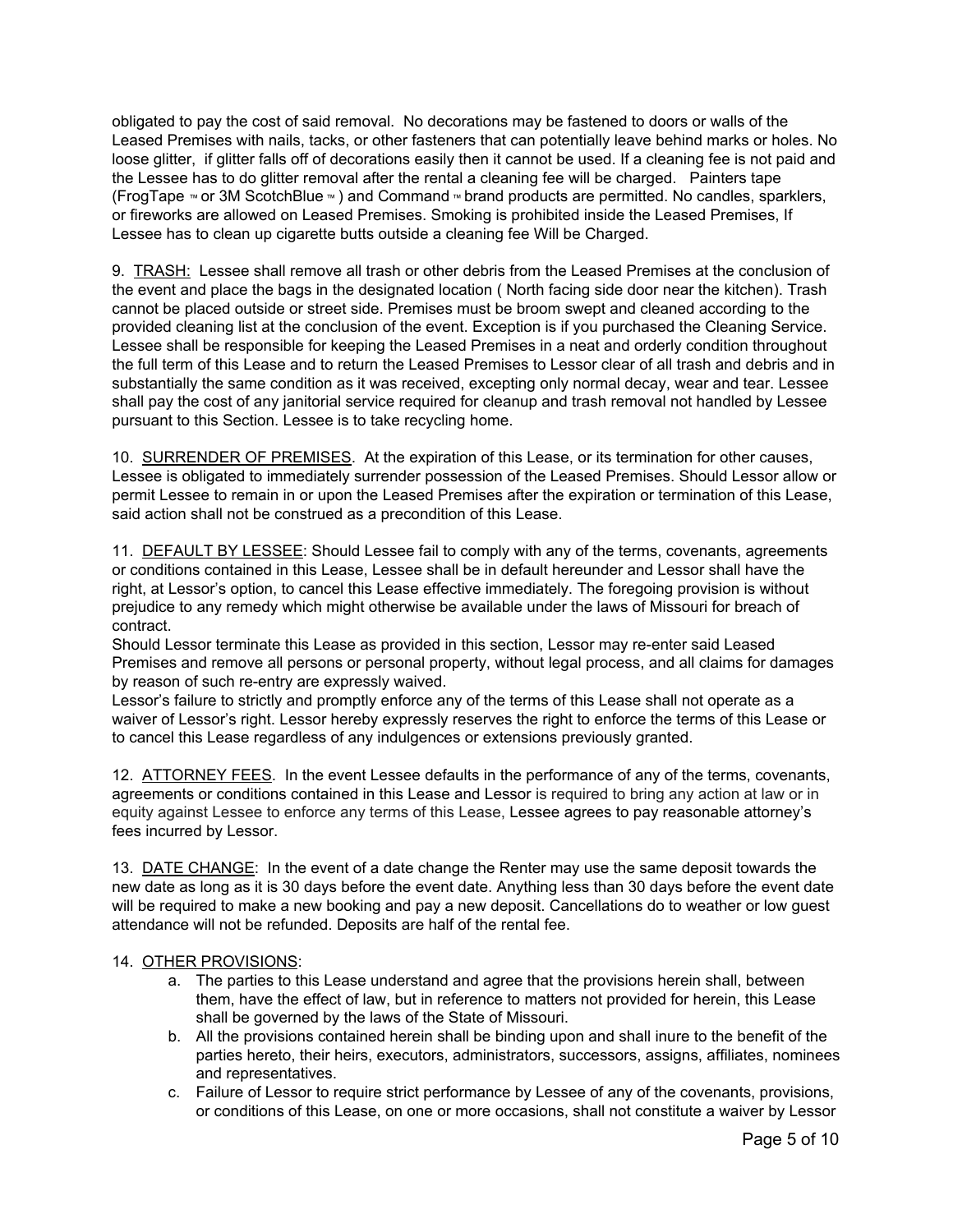of the right thereafter to require strict compliance with said covenants, provisions, and conditions.

- d. If any term or provision of this Lease, or application thereof to any person or circumstances shall, to any extent, be invalid or unenforceable, the remainder of this Lease, or the application of such term or provision to persons or circumstances other than those affected thereby, and each term and provisions of this Lease shall be valid and be enforced to the fullest extent permitted by law.
- e. It is agreed that the article captions contained in this Lease are merely inserted for the purpose of convenience in reference, and that such article captions shall in no way be construed as forming part of this Lease or in any way limiting or qualifying the provisions hereof.
- f. Any amendment to this Lease must be in writing and signed by Lessee and Lessor. Oral agreements shall not constitute an amendment of this Agreement.

### **Total Bill:**

|                                  | Lessor and Lessee acknowledge that Lessee shall pay \$ |                                                                                             | (total) as reflected                                                                                   |
|----------------------------------|--------------------------------------------------------|---------------------------------------------------------------------------------------------|--------------------------------------------------------------------------------------------------------|
| above to cover a                 |                                                        | hour reception, at the Leased Premises. A rental fee of                                     |                                                                                                        |
| \$                               | has been paid on                                       |                                                                                             | (date), leaving a balance of                                                                           |
| \$                               |                                                        | (remaining total) due upon transfer of keys for access. If the                              |                                                                                                        |
|                                  |                                                        |                                                                                             | total bill is not paid before the event, the deposit will be retained by Lessor and Lessee will not be |
|                                  |                                                        | allowed access to the Leased Premises. In the event of cancellation by Lessee, all payments |                                                                                                        |
| made to date are non-refundable. |                                                        |                                                                                             |                                                                                                        |

### *Please make checks payable to Venue 310 LLC*

By signing this contract the Renter is agreeing with all policies, terms and conditions, as well as any fees listed above. You must be 18 or older to sign.

Please contact Venue 310 if you need to cancel your event, Call or Text (816) 724-3728 or email us at venue310@gmail.com

| Date: $/ / /$                            |
|------------------------------------------|
| Zip:                                     |
|                                          |
| Phone Number: ( )-<br>Phone Number: ( )- |
|                                          |
|                                          |
| Date: $/$ / $/$                          |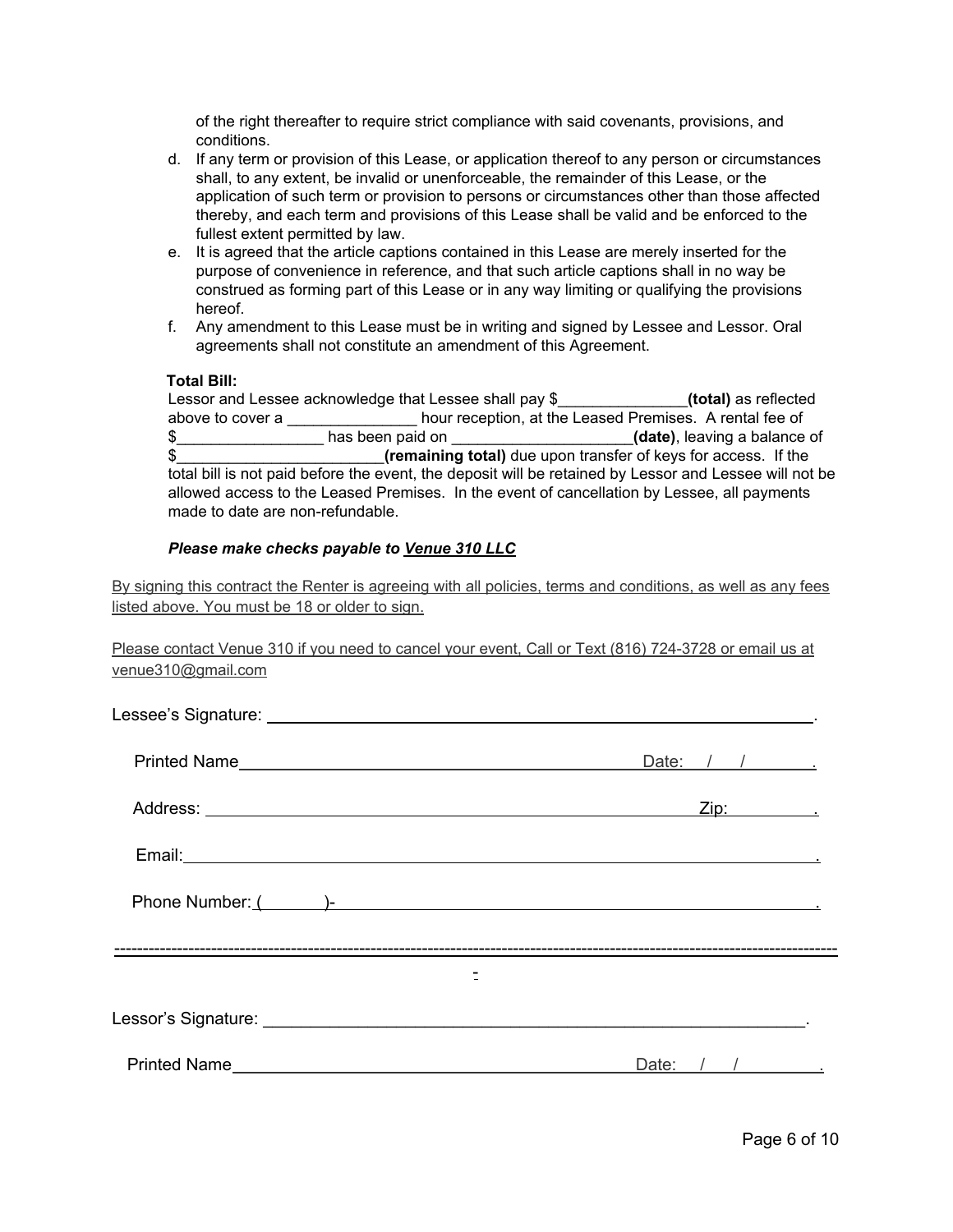

# **VENUE 310 LLC Alcohol Policy**

# **Acknowledgement of Risk and Release From Liability**

### ALCOHOL POLICY:

NO ALCOHOL SALES ARE PERMITTED on the property of Venue 310, LLC located at 310 N. Main St., Cameron, MO 64429 (the "Leased Premises"). Lessor does not sell or serve alcoholic beverages. Lessee may bring alcohol to their event, provided they have informed Lessor, paid the required Corkage Fee, abide by all federal, state and local alcohol laws and regulations and sign the acknowledgement of risk and release from liability. If alcoholic beverages are to be served at the function, the Lessee hereby agrees that these shall not be served to anyone under the age of twenty-one.

### ACKNOWLEDGEMENT OF RISK AND RELEASE FROM LIABILITY:

I have been informed and acknowledge that the serving of alcohol at the Leased Premises during my special event may contain certain risks and dangers to guests, invitees, and other individuals that would be beyond the control of Lessor; including, but not limited to, injury, sickness or death.

I hereby declare that I willingly assuming these risks, and any other risks that may arise by serving alcohol at my special event; and I proceed voluntarily and of my own free will. I hereby WAIVE any right to SUE FOR PERSONAL INJURY or otherwise hold liable the Lessor, and its members, affiliates and agents for these risks. The Lessor shall not be liable for any damages arising from personal injuries sustained by the undersigned on or about these premises or as a result of my serving alcohol at the Leased Premises during my special event.

The Lessee hereby agrees to hold the Lessor harmless from any damages caused to or by any person who is a participant at the function in the event there is legal action arising from the use of the premises and/or the sale or furnishing of alcoholic beverages on said premises. The Lessee hereby agrees to indemnify the Lessor for any and all damages caused by or to any person participating at the function, whether such damage is caused by the use of alcohol or otherwise. The Lessee hereby agrees to pay for the defense of the Lessor in the event of any legal action arising as the result of the serving of alcoholic beverages and/or any other reason connected with the use of the Leased Premises.

I am relying solely upon my own judgment without influence by anyone in making this **Acknowledgment of Risk and Release From Liability.**

### **I HAVE READ THIS AGREEMENT AND HAVE SIGNED IT FREELY. I FULLY UNDERSTAND IT TO BE A COMPLETE AND UNCONDITIONAL RELEASE OF LIABILITY TO THE FULLEST EXTENT OF THE LAW**

| Signature | ⊺odaγ's Date |  |
|-----------|--------------|--|
|-----------|--------------|--|

Printed Name

Event Date  $\overline{\qquad \qquad / \qquad \qquad / \qquad \qquad }$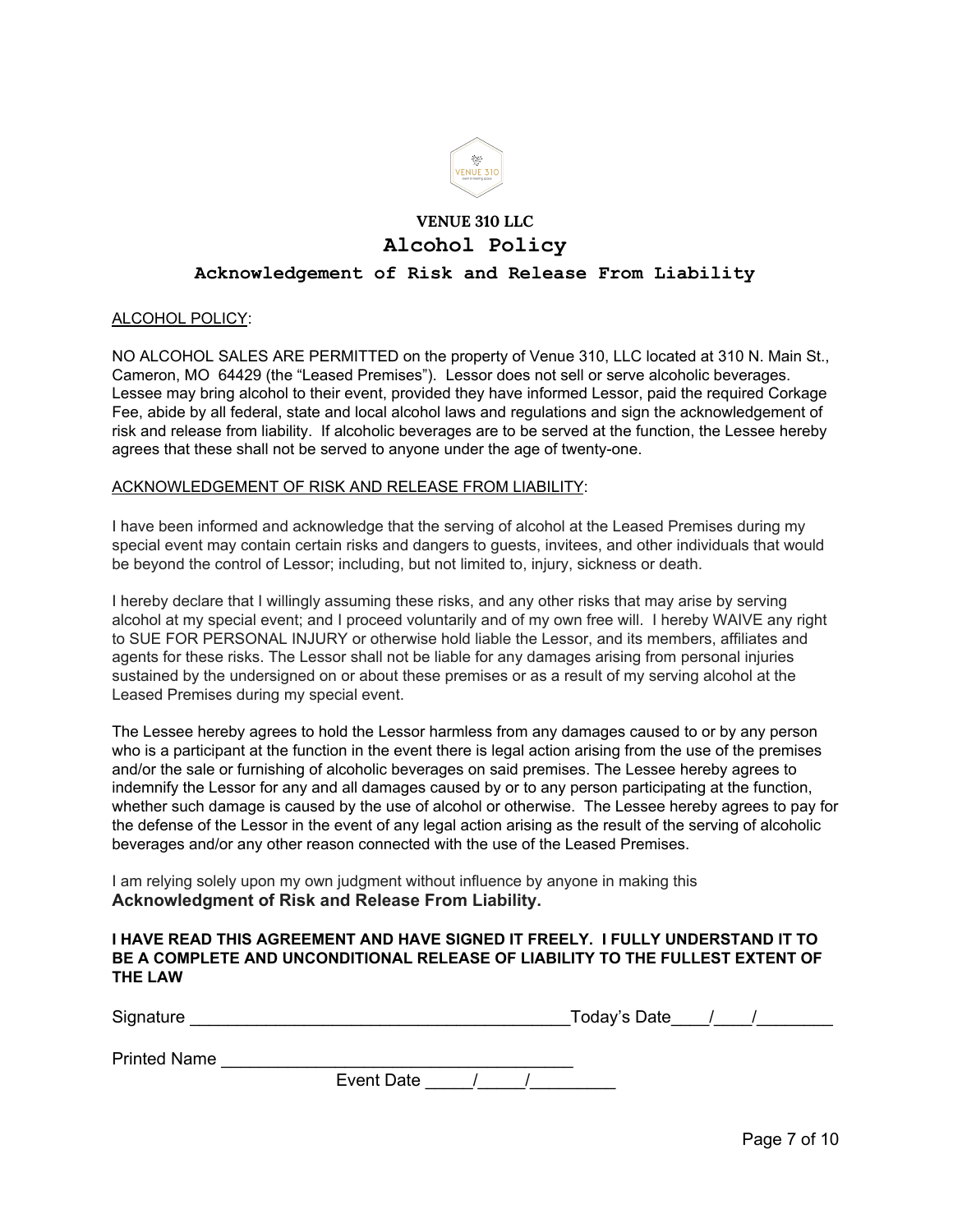# Venue 310 | 310 N Main Street Cameron, Mo 64429 Venue 310 LLC Lease Agreement

| Rental Fee |  |
|------------|--|
| Date Paid  |  |

# **Please Check one:**

\_\_\_\_\_ Paid Online When Booking

**\_\_\_\_\_** Paid In Person With Cash

\_\_\_\_\_\_\_ Paid By Check: #\_\_\_\_\_\_\_\_\_\_

**\_\_\_\_\_** Paid By Invoice

# **Additional Services**

| Cleaning Service + \$50.00   | YES / NO |  |
|------------------------------|----------|--|
| <u>Corkage Fee + \$25.00</u> | YES / NO |  |

Total Balance Due + Extra Fees \$\_\_\_\_\_\_\_\_\_\_

# **Staff Use Only** Total Paid on  $\frac{1}{\sqrt{2}}$

Cash Check \_\_\_\_\_\_ Check #\_\_\_\_\_\_\_\_\_ Sent Invoice \_\_\_\_\_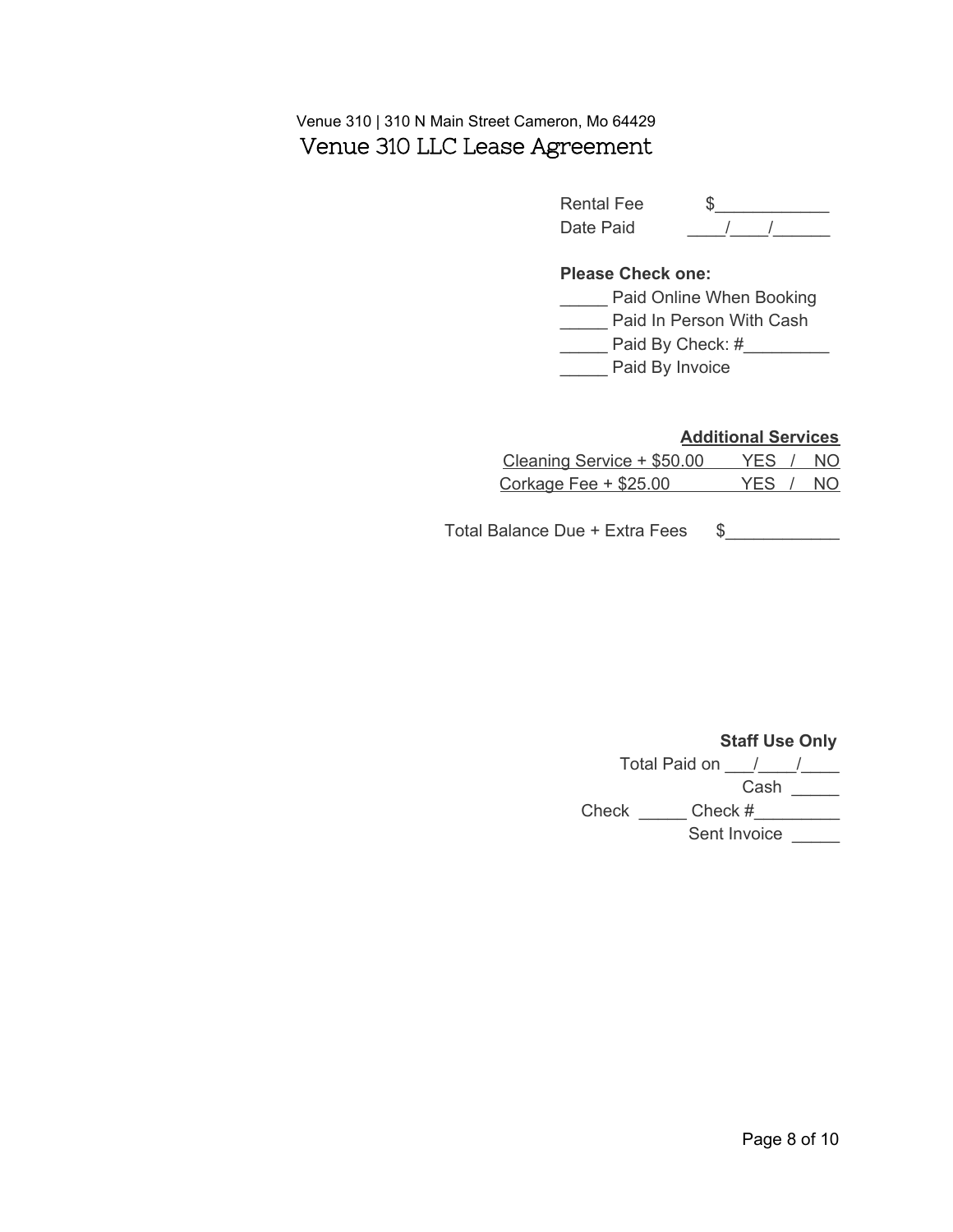

# Venue 310 Cleaning List

\_\_\_ Wipe down all tables. Peroxide spray or Lysol is under the kitchen sink. Leave the wooden tables out, the gray ones can be folded up and put in the storage room.

\_\_\_ Check all chairs for spills or food remnants (We don't want to find moldy cake a week later). Stack them 5 high and place them in the storage room or where you found them.

\_\_\_ Clean sinks, counters, stovetop, & bathrooms. There is Lysol or peroxide spray available under the kitchen sink.

\_\_\_Sweep Floors. Try to leave it clean for the next rental. Brooms are in the utility closet near the kitchen. Please wipe up any spills on the floor. There's a green dry mop and Bona Spray in the utility closet if the whole floor needs mopped.

\_\_\_ Bag up your kitchen, bathroom, and other trash. Please replace them with new ones. Place the bags by the exterior door near the kitchen. Extra bags are under the kitchen sink.

\_\_\_ If you use the venue's tablecloths, mop pads, or towels, please place them in the laundry basket in the utility closet near the kitchen.

\_\_\_ Load dishwasher, **do not start it.** Hand wash any items that are too large or are not dishwasher safe. Put away all dishes & equipment (except those being washed in the dishwasher).

\_\_\_ Remove all of your own items from the refrigerator; leave what you found there when you arrived please.

\_\_\_ Inspect for any damage, obvious marks on walls, etc. Mention them to the venue rental person when you return the key.

\_\_\_ Make sure all doors are locked and place Key in the mailbox out front.

If you want to use or leave any decorations you are welcome to. Let others know to check the bottom of decorations when cleaning up. Ours will say "310" on the bottom. Decoration Bins have color and theme labels, you can also leave the decorations in the closet under the loft or on a table and I will find a home for them.

**If these items are not completed, you will be billed a \$50 Cleaning Service Fee.** If you have paid the \$50 Cleaning Service Fee Please take your personal items with you.